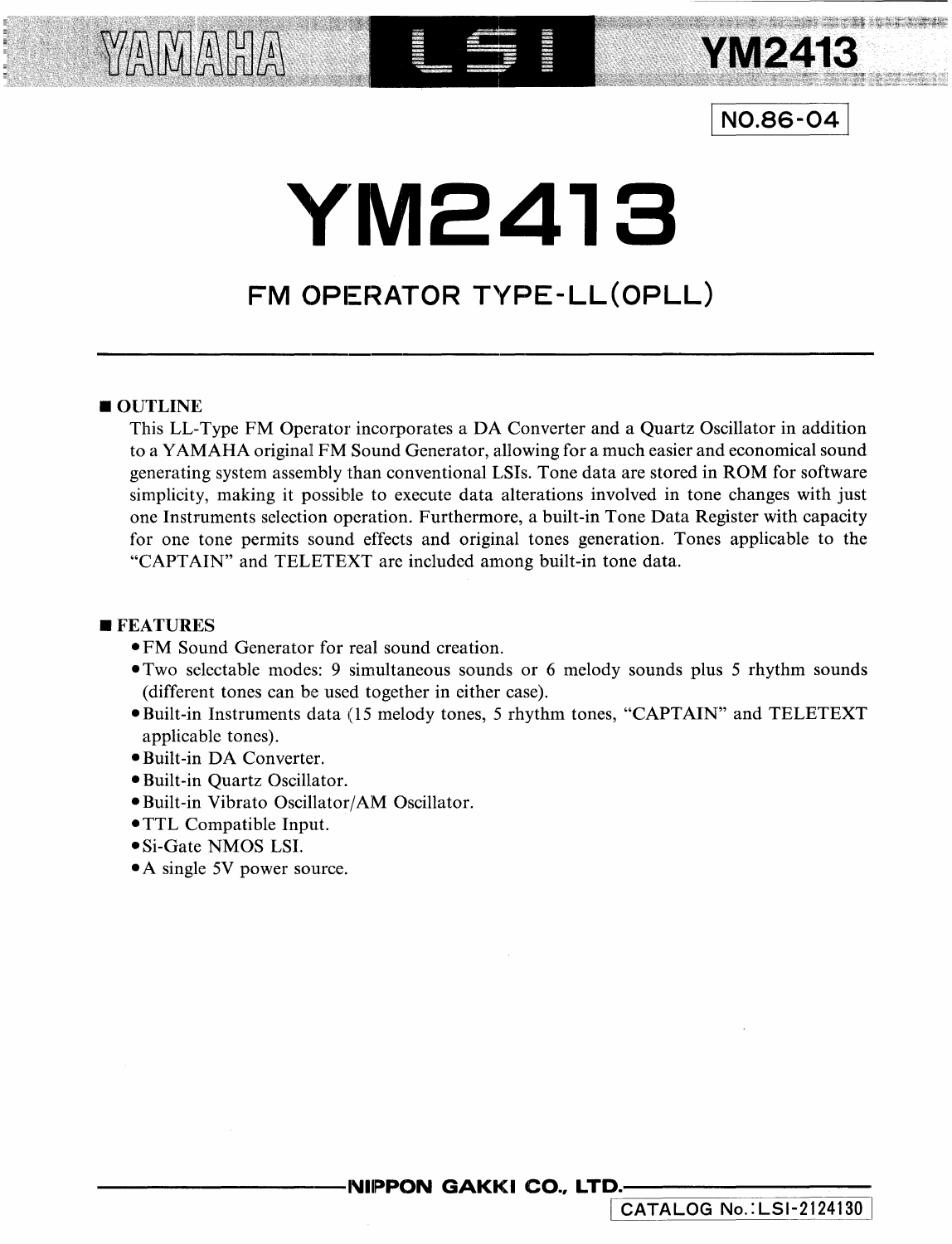### **PIN ASSIGNMENT**



### **BLOCK DIAGRAM**

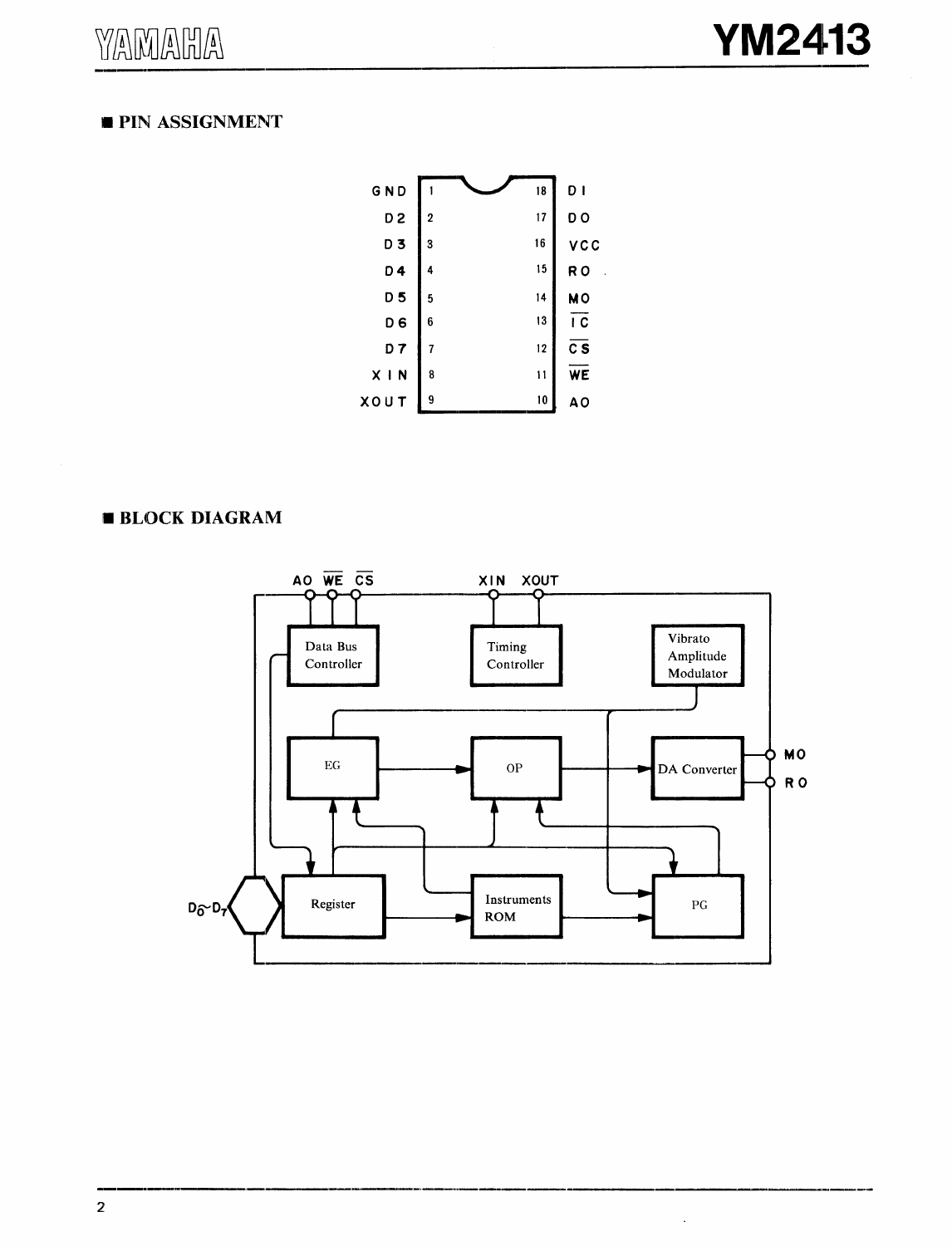### **PIN FUNCTIONS**

| <b>SYMBOL</b>                | I/O           | <b>FUNCTION</b>                                                                                                                                                                                                                                  |  |  |  |  |
|------------------------------|---------------|--------------------------------------------------------------------------------------------------------------------------------------------------------------------------------------------------------------------------------------------------|--|--|--|--|
| <b>XIN</b><br><b>XOUT</b>    | I<br>$\Omega$ | A quartz oscillator (3.579545 MHz) is connected between these two pins.                                                                                                                                                                          |  |  |  |  |
| $D_0$<br>₹<br>$\mathbf{D}_7$ | I/O           | 8-Bit Data Bus for OPLL control.                                                                                                                                                                                                                 |  |  |  |  |
| A <sub>0</sub>               |               | For controlling the $Do \sim D_7$ Data Bus.<br>$\overline{\text{CS}}$ WE A <sub>0</sub>                                                                                                                                                          |  |  |  |  |
| $\overline{\text{CS}}$<br>WE | T             | $\theta$<br>$\bf{0}$<br>Writes register address into OPLL.<br>0<br>$\mathbf{0}$<br>$\theta$<br>Writes register contents into OPLL.<br>-1<br>$\mathbf{1}$<br>Outputs OPLL test data to $D_0/D_1$ Pins. Normally not used.<br>$\theta$<br>$\Omega$ |  |  |  |  |
|                              |               | $\theta$<br>1<br>-1<br><b>OPLL</b> Data Bus high impedance<br>0<br>$x \times$                                                                                                                                                                    |  |  |  |  |
| $\overline{IC}$              | I             | Resets the system when level is low, clearing OPLL Registers.                                                                                                                                                                                    |  |  |  |  |
| <b>MO</b><br>RO.             | $\Omega$      | Melody (MO) and Rhythm (RO) Outputs. Both sound types are output by a source<br>follower. Integrated circuitry and an amplifier are necessary for subsequent processing.                                                                         |  |  |  |  |
| $V_{\rm CC}$                 | I             | $+5V$ Power Pin.                                                                                                                                                                                                                                 |  |  |  |  |
| <b>GND</b>                   |               | Ground Pin.                                                                                                                                                                                                                                      |  |  |  |  |

### **EXPLANATION OF FUNCTIONS**

This OPLL is a FM Sound Generator LSI with a built-in 9-Bit DA Converter. It has two sound generation modes: 9 melody sounds or 6 melody sounds plus 5 rhythm sounds, both allowing for simultaneous generation of different tones. Selection between these two modes can be performed from the software. One of the special features of this LSI is its built-in Instruments ROM. As shown in the table hereunder, this ROM incorporates 15 melody tones and 5 rhythm tones, as well as all tones used for "CAPTAIN" and TELETEXT for easy application to "CAPTAIN" Adaptors and Character Multiplex TVs. Furthermore, a built-in Tone Register with capacity for one tone allows for sound effects and original sounds creation. By controlling the parameters of this register  $(E, w_1, I$  and w2 in the equation below), all kinds of harmonic can be created on the basis of the sample wave wl.

 $FM = E \sin{(w_1t + I \sin{w_2t})}$ 

Unlike conventional FM sound generators, this OPLL has a bulti-in Instruments ROM, permitting a substantial simplification of sound generation commands from the processor. First, the desired Instruments code is stored in the Instruments Selection Register. Then, after data has been input at the fixed intervals and timing, the unit starts generating sound. Processor automatic play can be easily performed by writing data appropriate to the music into the Sustain and Volume Registers. For using an original tone, the Instruments Selection Register must be cleared after writing data into the Tone Register as explained above. Rhythm sounds are generated by turning ON or OFF the corresponding bits in the Rhythm Control Register. In this case, the specified data must be input to the Key ON/OFF and F-Number Registers SCH and 9CH.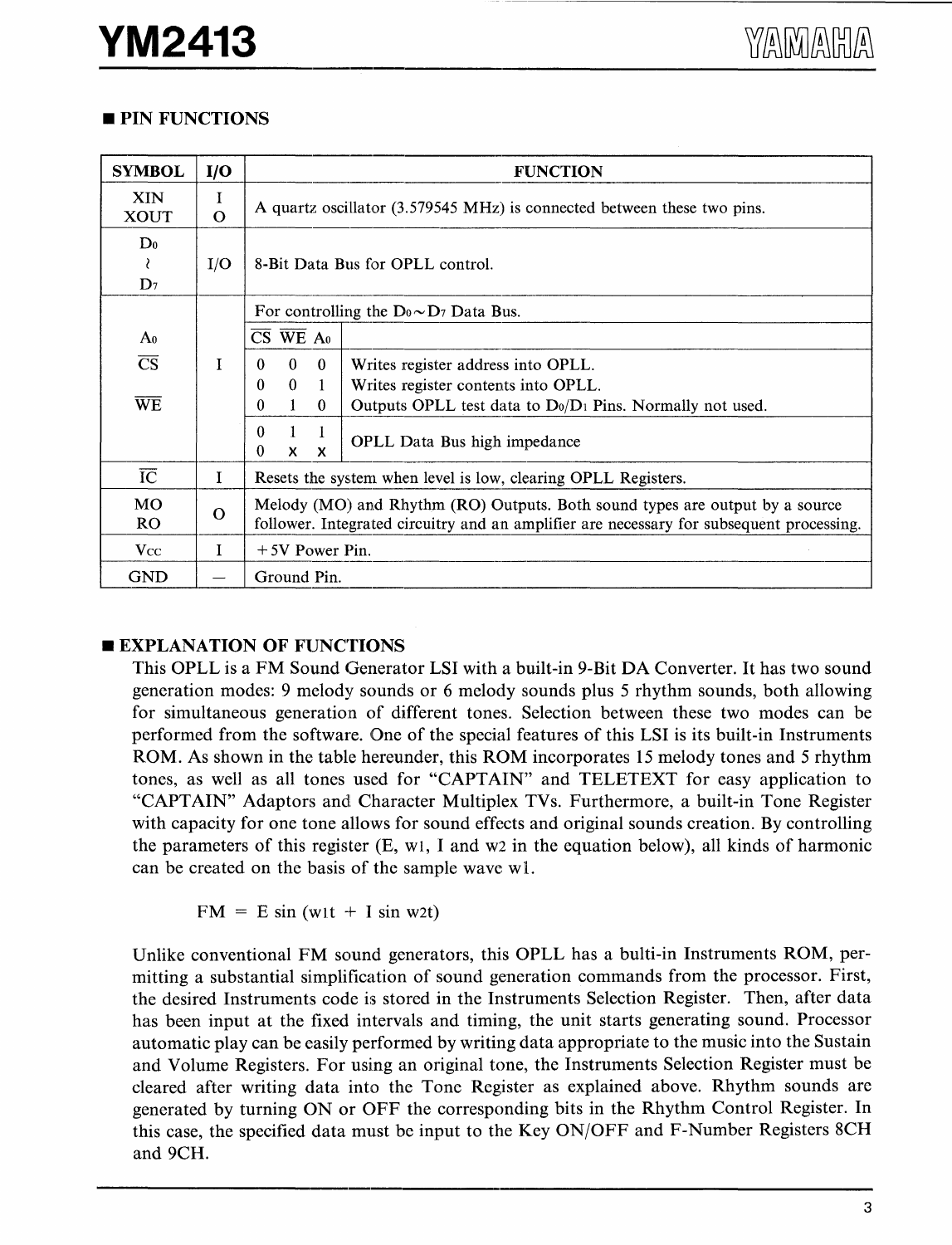### • **REGISTER MAP**

| Address | $D_7$ $D_6$ $D_5$ $D_4$ $D_3$ $D_2$ $D_1$ $D_0$                                                        |                                           |  |
|---------|--------------------------------------------------------------------------------------------------------|-------------------------------------------|--|
| $00\,$  | $E$ <sub>G</sub><br>T<br>Y<br>P<br>$\mathbf V$<br>$\mathbf{A}$<br>K<br>${\bf S}$<br>MULTI.<br>$\bf{I}$ |                                           |  |
| 01      | $\mathbf R$<br>$\, {\bf B}$<br>M                                                                       |                                           |  |
| 02      | $\mathbf T$<br>$L \quad \omega$                                                                        |                                           |  |
| 03      | <b>KSL</b><br>DC DM <br>$F$ B                                                                          |                                           |  |
| 04      |                                                                                                        | User Tone Register                        |  |
| $05\,$  | D R<br>A R                                                                                             |                                           |  |
| 06      |                                                                                                        |                                           |  |
| 07      | $S$ L<br>$R$ $R$                                                                                       |                                           |  |
| 0 E     | SD TOM TCT HH<br>R  BD                                                                                 | Rhythm Control                            |  |
| 0 F     | T E S T                                                                                                | <b>OPLL Test Data</b>                     |  |
| 10      |                                                                                                        |                                           |  |
| ₹       | F-Num. $0 \sim 7$                                                                                      | F-Number LSB 8 bits                       |  |
| 18      |                                                                                                        |                                           |  |
| 20      | K<br>$\mathbf S$<br>$\frac{1}{k}$<br>U<br>$\bf E$                                                      | F-Number MSB, Octave set                  |  |
| ₹       | <b>BLOCK</b><br>$\mathbb N$<br>S<br>Y<br>$0 \sim 2$<br>u<br>$ON$ ON                                    | Key ON/OFF Register                       |  |
| 28      | m<br>$OFF$ $OFF$<br>9                                                                                  | Sustain ON/OFF Register                   |  |
| 30      |                                                                                                        |                                           |  |
| ₹       | INST.<br><b>VOL</b>                                                                                    | Instruments Selection and Volume Register |  |
| 38      |                                                                                                        |                                           |  |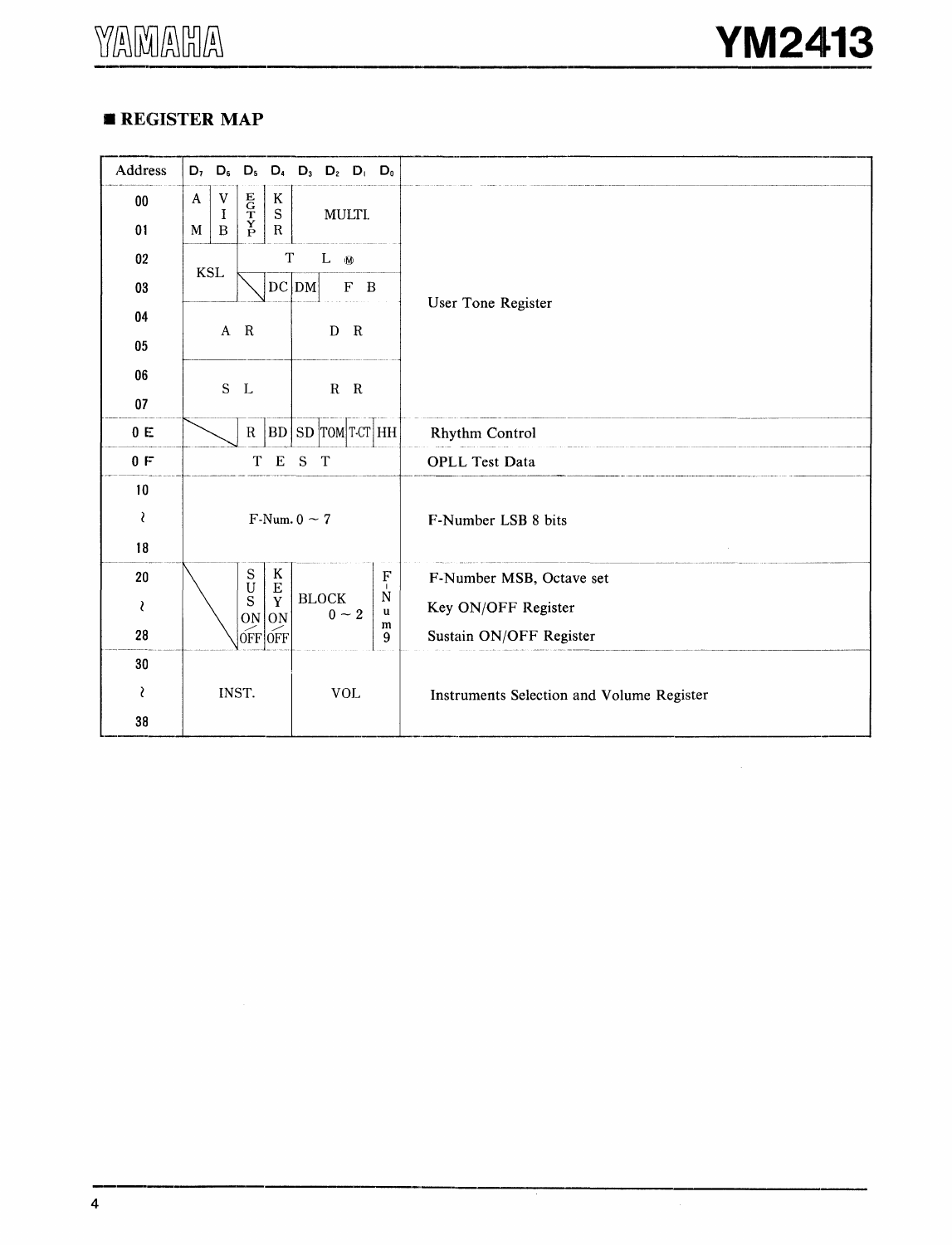# **YM2413**

### Register Contents

|                | <b>Address</b> | <b>Bit</b>                |                                                                                           |
|----------------|----------------|---------------------------|-------------------------------------------------------------------------------------------|
| 1              | 00, 01         | $D_7$                     | Amplitude modulation ON/OFF switch                                                        |
|                |                | $\mathbf{D}_6$            | Vibrato ON/OFF switch                                                                     |
|                |                | $\mathbf{D}_5$            | Sustained sound/decaying sound switch. 0: decaying sound 1: sustained sound               |
|                |                | D <sub>4</sub>            | RATE key scale                                                                            |
|                |                | $D_0 \sim D_3$            | Controls MULTI sample wave - harmonics relationship                                       |
| $\overline{2}$ | 02, 03         | $D_6 D_7$                 | LEVEL key scale                                                                           |
| 3              | 02             | $D_0 \sim D_5$            | Modulated wave total level. Modulation index control                                      |
| 4              | 03             | $D_3 D_4$                 | Carrier and modulated wave distortion waveform (flat wave rectification)<br>ON/OFF switch |
|                |                | $D_0 \sim D_2$            | FM feedback constant                                                                      |
| 5              | 04, 05         | $D_4 \sim D_7$            | Attack envelope change rate control                                                       |
|                |                | $D_0 \sim D_3$            | Decay envelope change rate control                                                        |
| 6              | 06, 07         | $D_4 \sim D_7$            | Indication of decay - sustain level                                                       |
|                |                | $D_0 \sim D_3$            | Release envelope change rate control                                                      |
| 7              | 0E             | D <sub>5</sub>            | Rhythm sound mode selection. 1: Rhythm sound mode 0: Melody sound mode                    |
|                |                | $D_0 \sim D_4$            | Rhythm instruments ON/OFF switch                                                          |
| 8              | $10 \sim 18$   | $D_0 \sim D_7$            | F-Number LSB 8 bits                                                                       |
| 9              | $20 \sim 28$   | $\mathbf{D}$ <sub>5</sub> | Sustain ON/OFF switch                                                                     |
|                |                | $\mathbf{D}_4$            | Key ON/OFF                                                                                |
|                |                | $D_1 \sim D_3$            | Octave setting                                                                            |
|                |                | $\mathbf{D}_0$            | F-Number MSB                                                                              |
| 10             | $30 \sim 38$   | $D_4 \sim D_7$            | Instruments selection                                                                     |
|                |                | $D_0 \sim D_3$            | Volume data                                                                               |

### Tone Data

|                | <b>Instrument</b> |    | <b>Instrument</b>       |
|----------------|-------------------|----|-------------------------|
| 0              | Original          | 8  | Organ                   |
|                | Violin            | 9  | Horn                    |
| $\overline{2}$ | Guitar            | 10 | Synthesizer             |
| 3              | Piano             | 11 | Harpsichord             |
| 4              | Flute             | 12 | Vibraphone              |
| 5              | Clarinet          | 13 | <b>Synthesizer Bass</b> |
| 6              | Oboe              | 14 | <b>Acoustic Bass</b>    |
|                | Trumpet           | 15 | Electric Guitar         |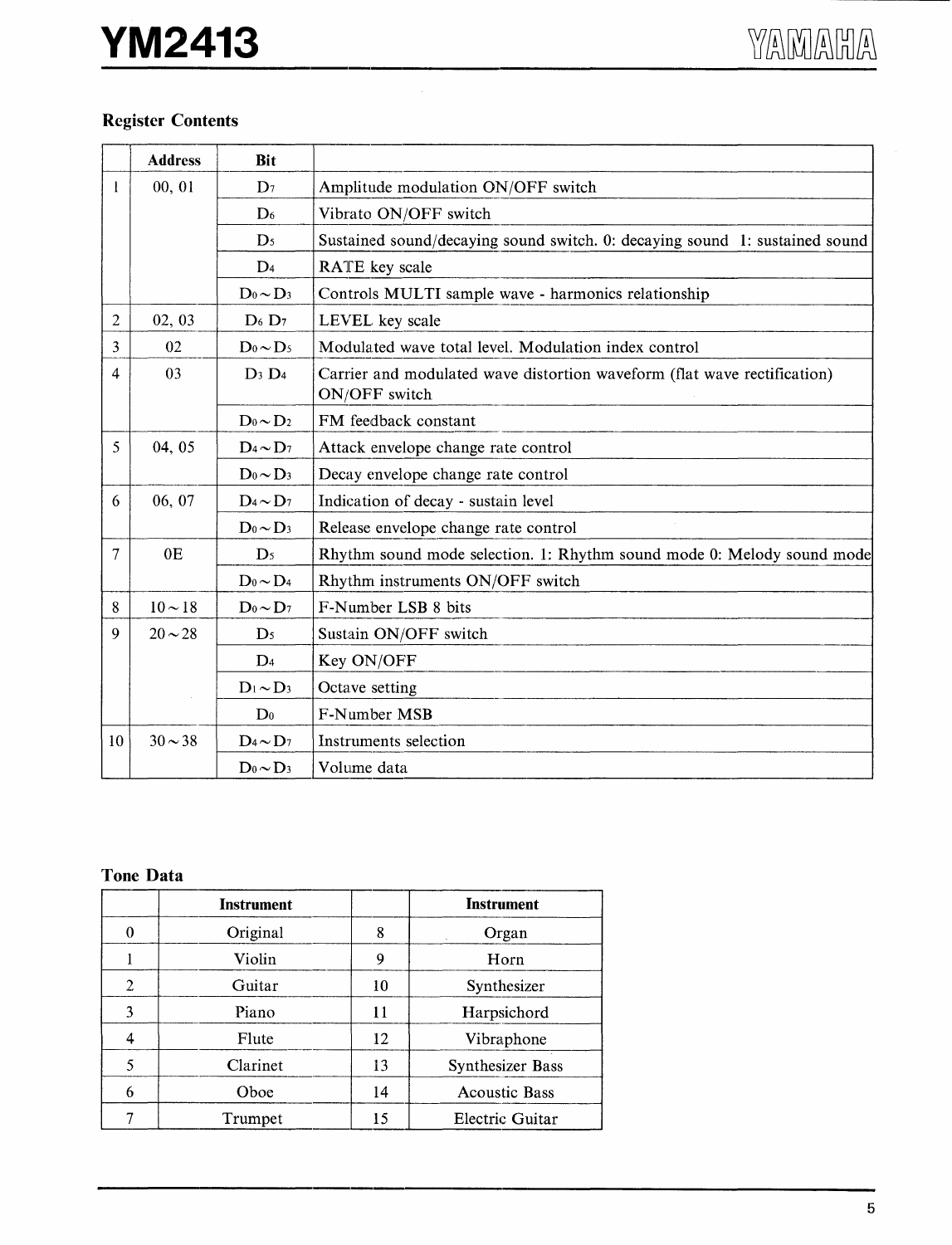### Envelope Waveforms



 $\blacksquare$  TIMING DIAGRAMS (Standard timing settings are V<sub>IH</sub> = 2.0V, V<sub>IL</sub> = 0.8V)





Fig. A-1 Write Timing







Fig. A-2 Reset Timing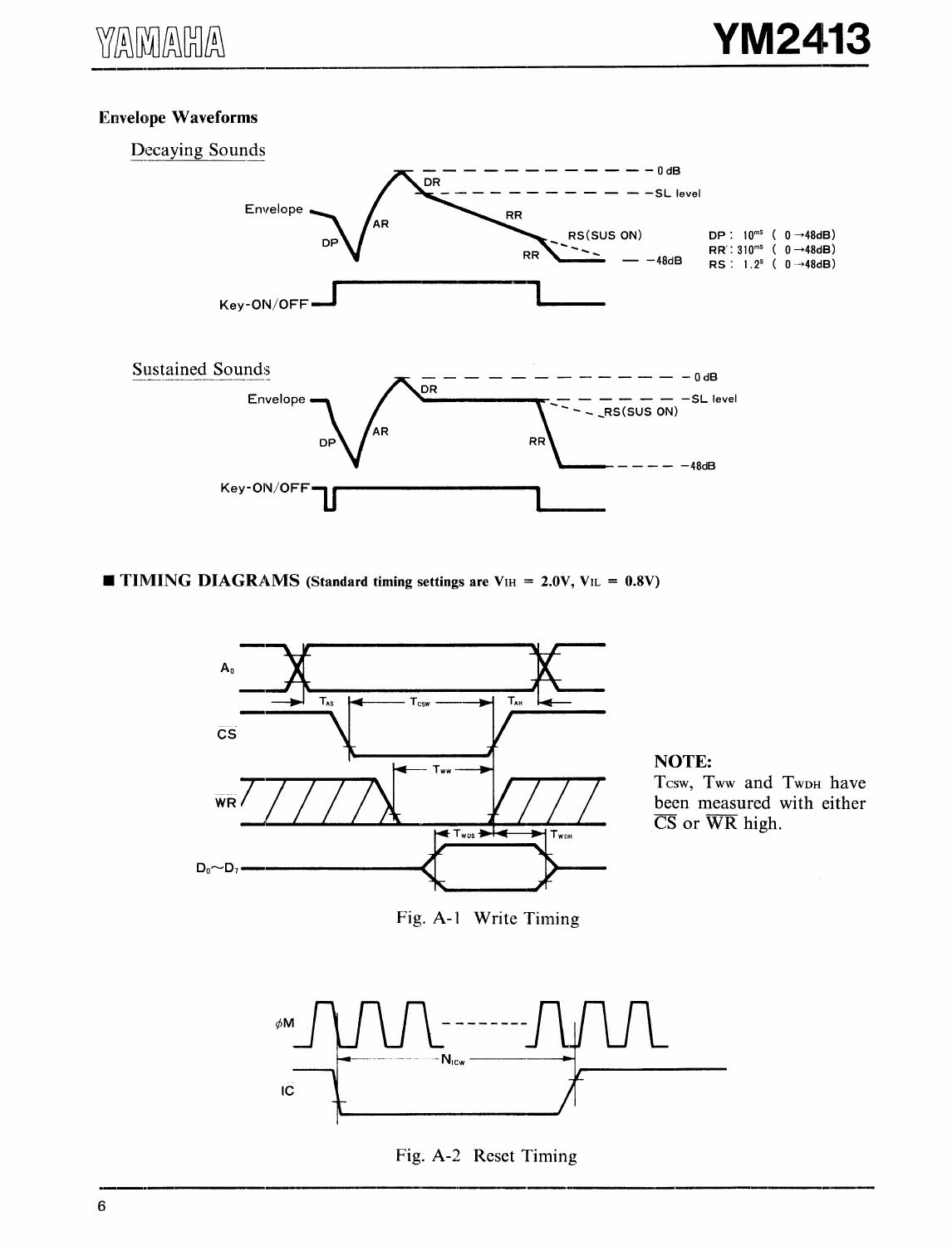### **ELECTRICAL CHARACTERISTICS**

### 1. Absolute Maximum Ratings

| ITEM                          | <b>RATING</b>  | <b>UNIT</b>    |
|-------------------------------|----------------|----------------|
| Pin voltage                   | $0.3 \sim 7.0$ |                |
| Ambient operating temperature | $0 \sim 70$    |                |
| Storage temperature           | $-50 \sim 125$ | $\circ$ $\cap$ |

### 2. Recommended Operating Conditions

| <b>ITEM</b>    | <b>SYMBOL</b> | MIN. | TYP. | MAX. | UNIT |
|----------------|---------------|------|------|------|------|
|                | Vcc           | 4.75 |      | 5.25 |      |
| Supply voltage | GND           |      |      |      |      |

### 3. DC Characteristics

| <b>ITEM</b>                        |               | <b>SYMBOL</b>   | <b>CONDITION</b>                  | MIN.  | TYP. | MAX. | <b>UNIT</b> |
|------------------------------------|---------------|-----------------|-----------------------------------|-------|------|------|-------------|
| High level input voltage           | All input     | V <sub>IH</sub> |                                   | 2.0   |      |      | V           |
| Low level input voltage            | All input     | $V_{\rm IL}$    |                                   |       |      | 0.8  | V           |
| Leak input current                 | A0, WE        | Iι              | $\text{Vir} = 0 \sim 5 \text{ V}$ | $-10$ |      | 10   | $\mu A$     |
| Three-state (off)<br>input current | $Do \sim D_7$ | I TSL           | Vin = $0 \sim 5$ V                | $-10$ |      | 10   | $\mu A$     |
|                                    | MO            | <b>VMOA</b>     | $R$ LOAD $=$                      |       |      |      | <b>Vpp</b>  |
| Analog output voltage              | <b>RO</b>     | <b>VROA</b>     | $R$ load $=$                      |       |      |      | Vpp         |
| Pullup resistance                  | IC, CS        | RPU             |                                   |       |      |      | $K\Omega$   |
| Input capacity                     | All input     | C <sub>I</sub>  |                                   |       |      | 10   | PF          |
| Output capacity                    | All input     | Co              |                                   |       |      | 10   | PF          |
| Power current                      |               | $I_{\rm CC}$    |                                   |       |      |      | mA          |

### 4. AC Characteristics

| <b>ITEM</b>             |                        | <b>SYMBOL</b>          | <b>CONDITION</b> | MIN. | TYP. | <b>MAX</b> | UNIT  |
|-------------------------|------------------------|------------------------|------------------|------|------|------------|-------|
| Address setup time      | A0.                    | <b>TAS</b>             | Fig. $A-1$       |      |      |            | ns    |
| Address hold time       | Ao                     | T <sub>AH</sub>        | Fig. $A-1$       |      |      |            | ns    |
| Chip select write width | $\overline{\text{CS}}$ | <b>T</b> csw           | Fig. $A-1$       |      |      |            | ns    |
| Write pulse write width | <b>WE</b>              | Tww                    | Fig. $A-1$       |      |      |            | ns    |
| Write data setup time   | $Do \sim D_7$          | <b>T</b> <sub>ps</sub> | Fig. $A-1$       |      |      |            | ns    |
| Write data hold time    | $Do \sim D_7$          | Трн                    | Fig. $A-1$       |      |      |            | ns    |
| Reset pulse width       | $\overline{\text{IC}}$ | <b>N<sub>ICW</sub></b> | Fig. $A-2$       |      |      |            | cycle |